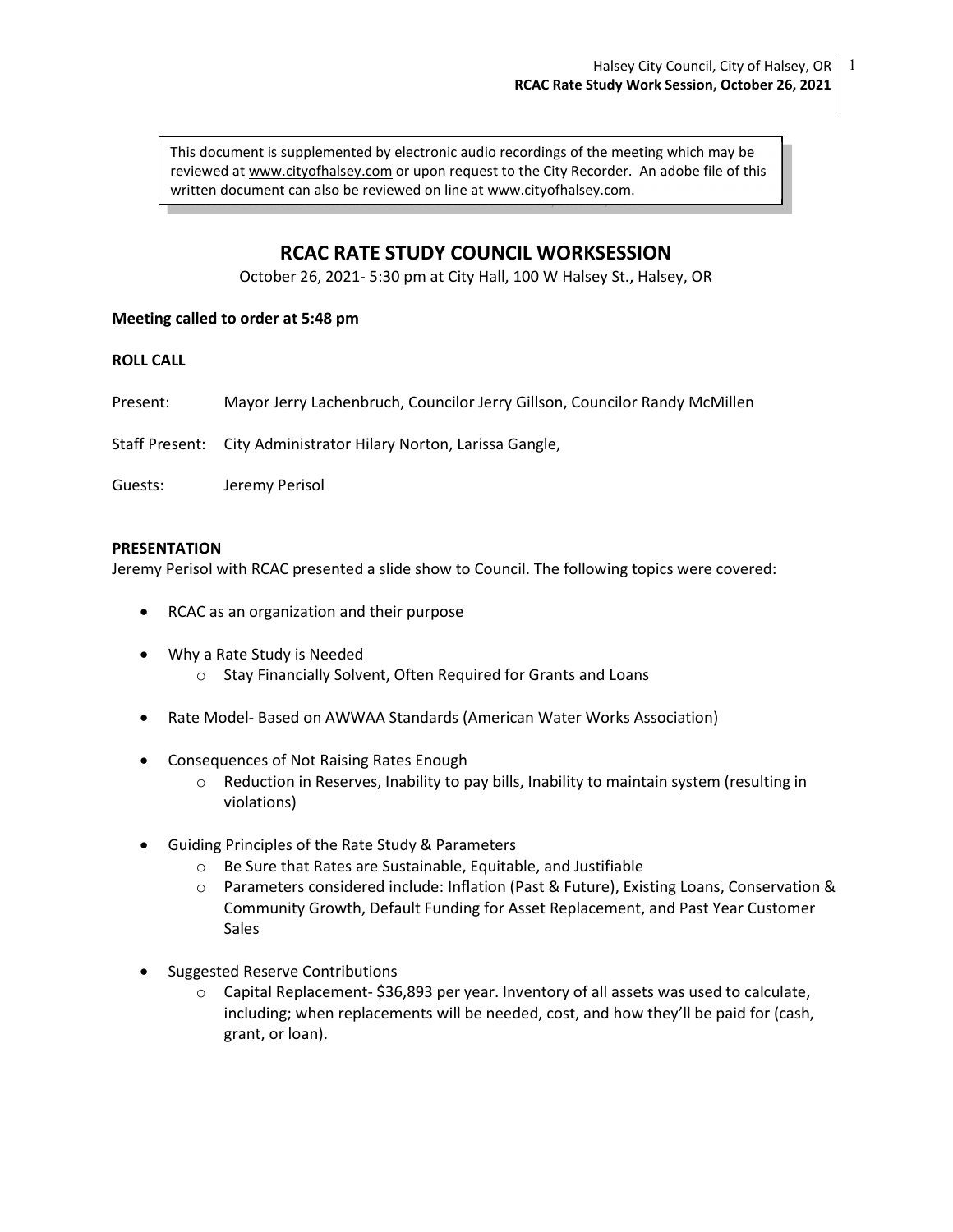- Rate Alternatives Objectives
	- $\circ$  Determine a sustainable, fair, and justifiable rate; Build financial resiliency for the City; Prepare for future needs in advance; Set sufficient rates in order to avoid conducting another Rate Study; Address rates annually to stay on track.
- Rate Alternative Options- Two rate alternatives were presented to Council. Both options accomplish a balanced budget, the ability to save for future expenses related to asset replacement, and fully fund reserves by year 5.
	- $\circ$  Alternative 1-This Alternative includes phased base rate increases and larger increases to usage tier rates.
		- Base Rate would Increase to \$50/month for Year 1, \$54 for Year 2, \$59.53 for Year 4, and \$60.72 for Year 5.
		- Residential & Commercial Tiered Usage breaks would stay the same, but Tiered rates would increase as follows:

| Tier Break (Gal) | Residential | Tier Break (Gal) | Commercial |
|------------------|-------------|------------------|------------|
| $0 - 3,000$      | \$0.00      | $0 - 4.000$      | \$0.00     |
| 3,001-7,000      | \$2.00      | 4,001-7,000      | \$3.00     |
| 7,001-15,000     | \$2.50      | 7,001-15,000     | \$3.00     |
| $15,001 +$       | \$3.00      | $15,001+$        | \$3.00     |

- $\circ$  Alternative 2- This option proposes a larger base rate increase in year 1 and smaller increases to usage tier rates.
	- **Base Rate would Increase to \$52/month for Year 1, \$57.20 for Year 2, \$60.06 for** Year 4, and \$62.49 for Year 5.
	- Residential & Commercial Tiered Usage Breaks Would Stay the Same, but tiered rates would Increase as follows:

| Tier Break (Gal) | Residential | Tier Break (Gal) | Commercial |
|------------------|-------------|------------------|------------|
| $0 - 3,000$      | \$0.00      | $0 - 4,000$      | \$0.00     |
| 3,001-7,000      | \$1.50      | 4,001-7,000      | \$2.50     |
| 7,001-15,000     | \$2.00      | 7,001-15,000     | \$2.50     |
| $15,001 +$       | \$2.50      | $15,001+$        | \$2.50     |

## Questions & Comments

-Administrator Norton reminded Council that this Rate Study is only a suggestion, and that Council ultimately makes the decision on rate increases.